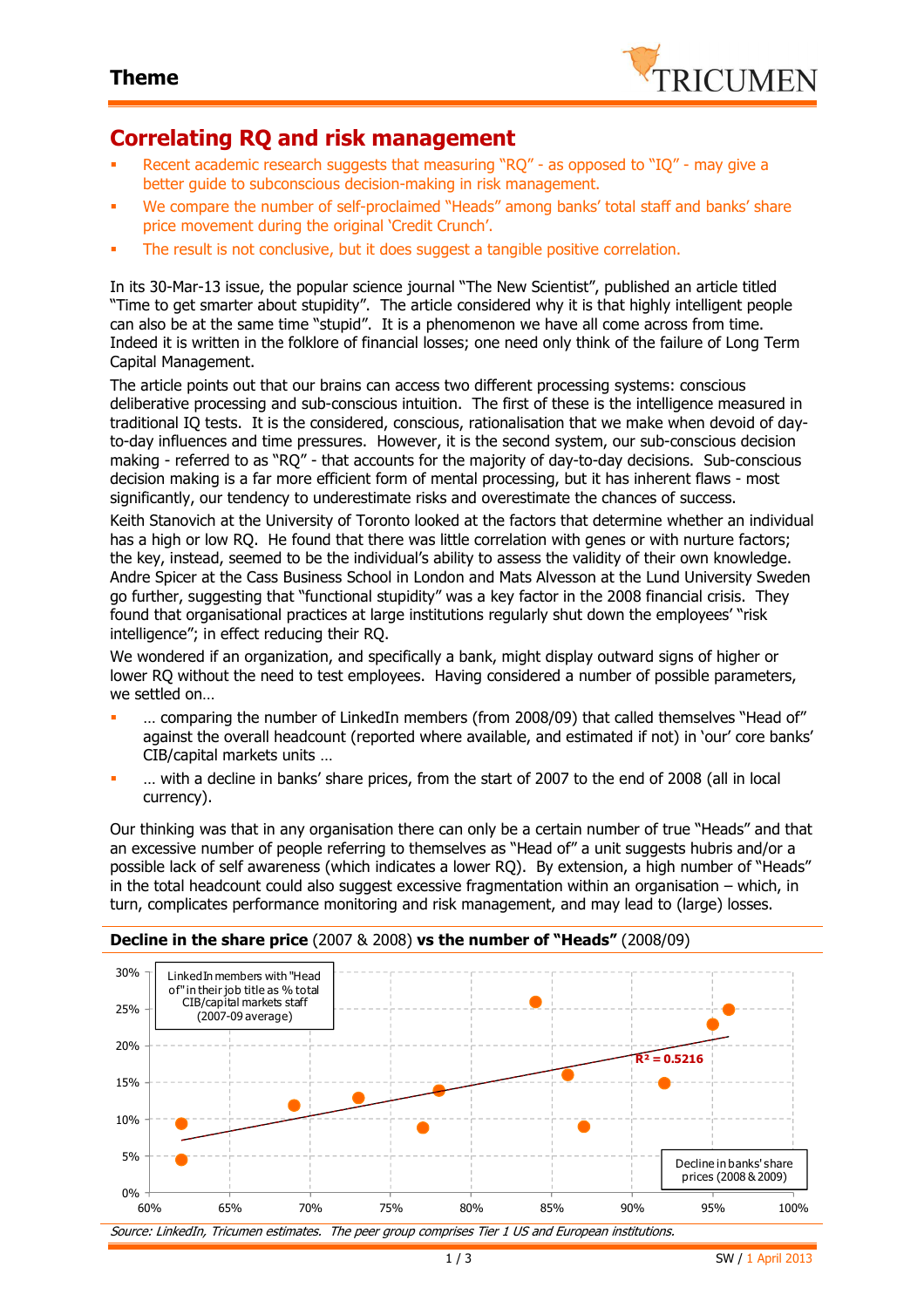

We do not expect our approach here will establish new frontiers in analytical rigour, but the result nevertheless seems intuitively correct to us: considering the importance of 'soft'/unverifiable factors in our inputs, the r-squared value of 0.52 (and rising to 0.62 if one outlier is excluded!) indicates a tangible positive correlation between the high proportion of "Heads" and a decline in the share price.

Our analysis was partly done in the spirit of fun. However, if an effective RQ test is established in the future (some researchers suggest it is at least three years away) it may become a useful addition to the risk management 'toolbox', not least as it has been found that the act of taking the test itself improves one's self awareness and decision making.